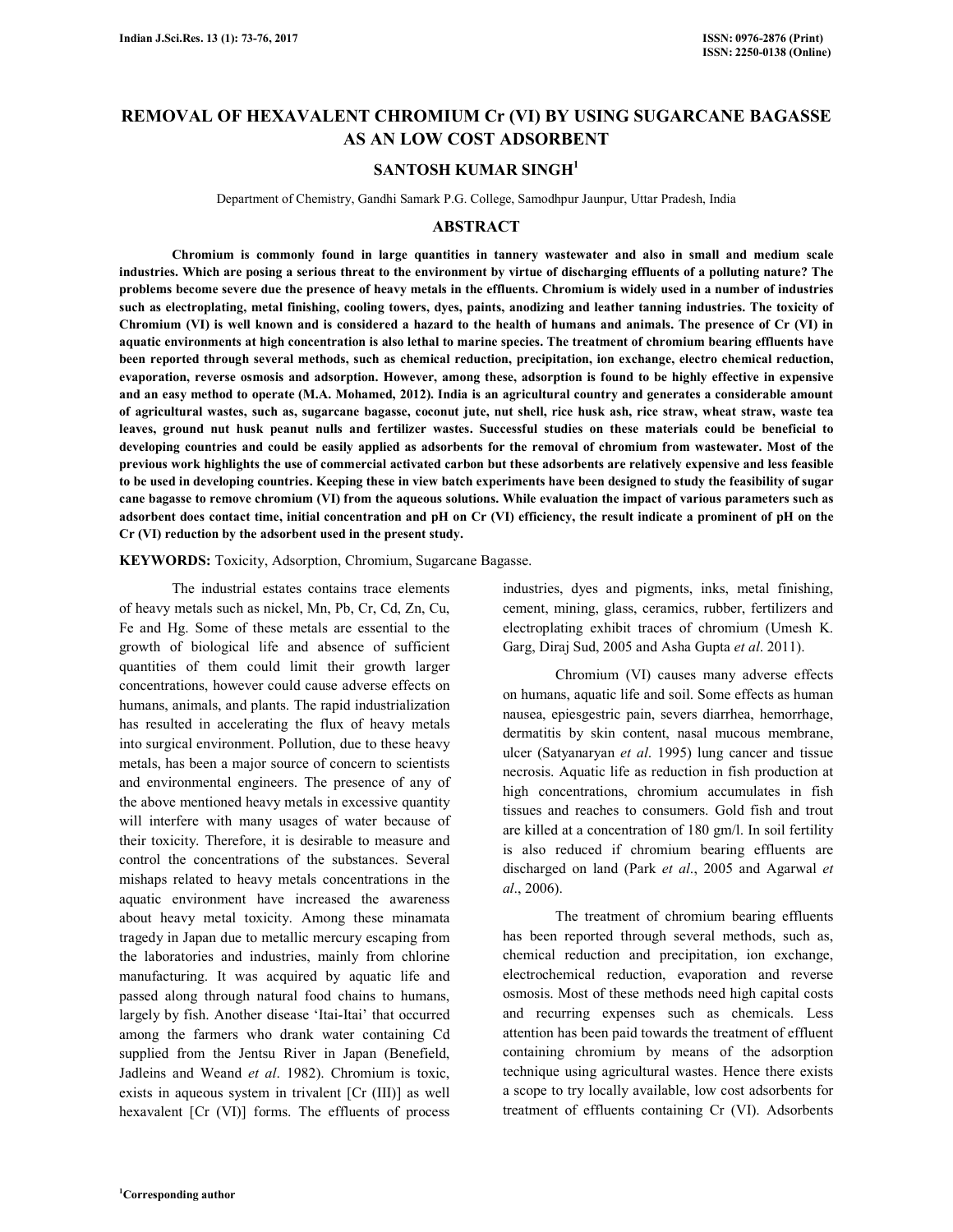from local origin sugarcane bagasse were selected as adsorbents. The various low cost adsorbent used for chromium removal reported by many investigaters as Sarin and Pant (2006), Saha *et al*., (2016), Khan *et al*., (2016), Dehghani *et al*., (2016) Babu and Gupta (2008) and Sucharita and Nandini (2009) etc.

## **MATERIALS AND METHODS**

 The sugarcane bagasse was collected from local market and the pith was separated manually. The bagasse was boiled with water for 30 minutes in order to remove soluble sugars present. Primarily the wastewater to be used in the investigation was prepared by dissolving a known amount of potassium dichromate  $(K_2Cr_2O_7)$  in a known volume of distilled water in order to have waste of uniform characteristics and to avoid the interference with other elements. To evaluate the potential of bagasse to remove hexavalent chromium, batch experiments were carried out. Wastewater containing known concentrations of Cr (VI) were prepared from the stock solution and taken separately in glass stoppered conical flasks. Then known quantities of the adsorbent were added to the wastewater. The system was equilibrated by shaking the contents of the flask at room temperature so that adequate contact time between adsorbent and the metal ion was maintained. The suspension was filtered through Whatman No.1 filter paper and the filtrate was analyzed to evaluate the concentration of Cr (VI) metal in the treated wastewater. All the analyses were performed according to Standard Methods (Standard Methods, 1989). Metal analysis was carried out by using Atomic Absorption Spectrometry (model: GBC- 902).

### **RESULTS AND DISCUSSION**

## **Effects of Contact Time at Different Adsorbent Doses on Cr (VI) Removal**

 To study the effect of contact time on the removal of Cr (VI) is presented in Fig.-1. The observations reveal that the percentage of removal of Cr (VI) increases with an increase in contact time. The removal efficiency is further increased as the dose of bagasse (adsorbent) increases from 0.1 to 0.85 g and the contact time varies from 0.4 to 2.4 hr. It is also observed that at 0.4 hr the removal efficiency increased from 29-80% as the adsorbent dose increased from 0.2 to 0.8 g. If the contact time is raised to 1.2 hr, the removal efficiency varies from 39 to 94% for the same variation of dose (0.2 to 0.8 g). A removal efficiency of 95.6% of Cr (VI) is observed at a contact time of 1.6 hr with a dose of 0.70 g/50 ml. Chand *et al*. (Shrichand, 1994).



**Figure 1: Effect of contact time at different adsorbent (bagasse) doses on Cr(VI) removal** 

# **Effects of Adsorbent Dose at Different Contact Time on Cr (VI) removal**

 To study the effect of adsorbent dosage the bagasse on the removal of Cr (VI) from the wastewater are shown in Figure-2 .The results indicate an increase in the removal efficiency of Cr (VI) with increase in the dose of raw bagasse up to a certain level, beyond which the removal efficiency remains constant. It is evident that a dose of 0.6 g/50 ml is sufficient to remove 75- 100% Cr (VI) in 0.5-3.5 hr. The increase in the removal efficiency with a simultaneous increase in adsorbent dose is due to the increase in surface area and hence more active sites are available for the adsorption of chromium Cr (VI).



**Figure 2: Effect of adsorbent doses at different contact time on Cr (VI) removal**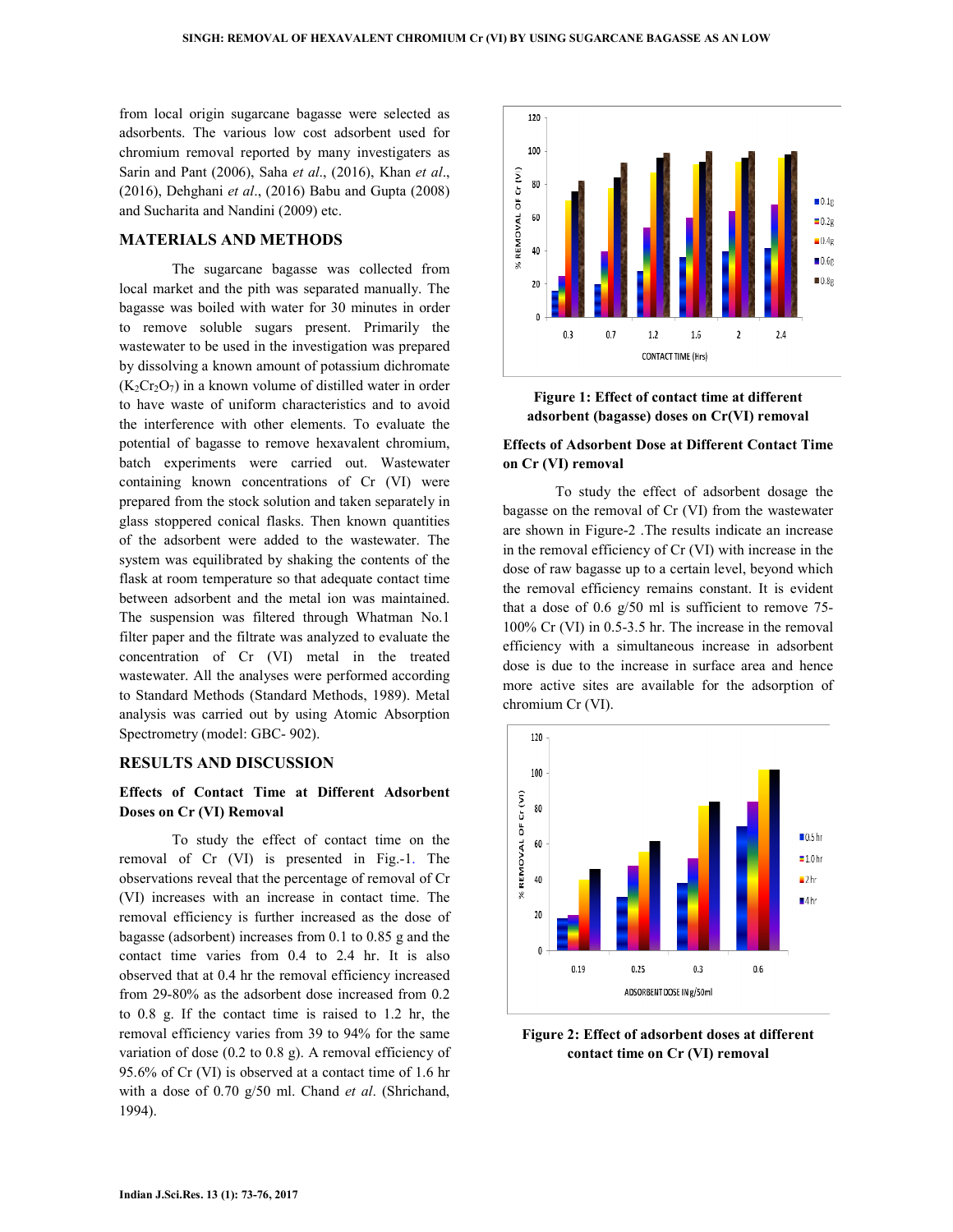#### **Effect of pH on Chromium Cr (VI) Removal**

 It is well known that adsorption of heavy metal ion depends upon the pH of aqueous solution. The effect of pH on Cr (VI) removal shows that at lower pH, the Cr (VI) removal efficiency is higher and at higher pH the removal efficiency is reduced considerably (Figure-3). So at pH 1.5 the removal efficiency is 100%, whereas on increasing the pH to 3.0 the removal efficiency is reduced to 17%. One of the reasons for the better adsorption capacity observed at low pH values may be attributed to the large number of  $H^+$  ions present at these pH values, which in turn neutralizes the negatively charged hydroxyl groups ( $\overline{O}$ H) on the adsorbed surface thereby reducing hindrance to the diffusion of dichromate ions. At higher pH, the reduction in adsorption may be due to an abundance of OH– ions causing increased hindrance to diffusion of positively charged dichromate ions.





#### **Effects of Initial Metal Ion Concentrations**

 Adsorption efficiency of sugarcane bagasse has been studied. Result show that at low initial concentrations of chromium (VI) ( 5.0 to 10 mg/l) the removal efficiency is higher (70-100%). The removal efficiency is 60% at a concentration of 20 mg/l and it decreases to 48% when chromium concentration was increased to 50 mg/l. In a similar study Chand *et al*. (Shrichand, 1994) obtained 90% removal efficiency at a Cr (VI) concentration of 10 mg/l in a dose of 1.0 g/100 ml at a contact time of 1.5 hr when the pH of the solution was 2.0.



**Figure 4: Effect of Initial Cr (VI) concentration on Cr(VI) removal** 

#### **CONCLUSIONS**

 The following conclusions can be drawn from the present study.

 An adsorbent dose of 0.8 g/50 ml is sufficient to remove 80-100 % Cr (VI) from a solution having an initial concentration of 50 mg/l. The data obtained during the present study may be quite helpful in designing a full-scale adsorbed for the treatment. Before applying raw bagasse for the treatment of wastewater there is a need for further investigations as the acid hydrolysis of cellulose in acidic medium produces alcohol that may increase the expand of the wastewater. Raw bagasse exhibits a high degree of Cr (VI) removal and it can be utilized for the treatment of industrial wastes containing chromium (VI) concentrations between 10-100 mg/l. The raw bagasse after adsorption can be burnt for heat recovery and the bagasse ash containing small quantities of Cr (VI) can be disposed off on low-lying areas.

### **REFERENCES**

- Aggarwal G.S., Kumar B.H. and Chaudhari S., 2006. Biosorption of Aq. Cr (VI) by Tamarindus indica seeds. Biores. Technol., **97**:949-956.
- Babu B.V. and Gupta S., 2008. Removal of Cr(VI) from wastewater using activated tamarined seeds as an adsorbents. Jr. of Environmental Eng. and Sc., **7**(5):553-557.
- Benefield L.D., Jadleins J.F. and Weand B.L., 1982. Process chemistry for water and wastewater treatment, Prentice-Hall, Inc., Engle Wood Cliffs, New Jersey.
- Dehghani M.H., Sanael D., Ali A. and Bhatangar, 2016. Removal of Cr(VI) from aqueous solution